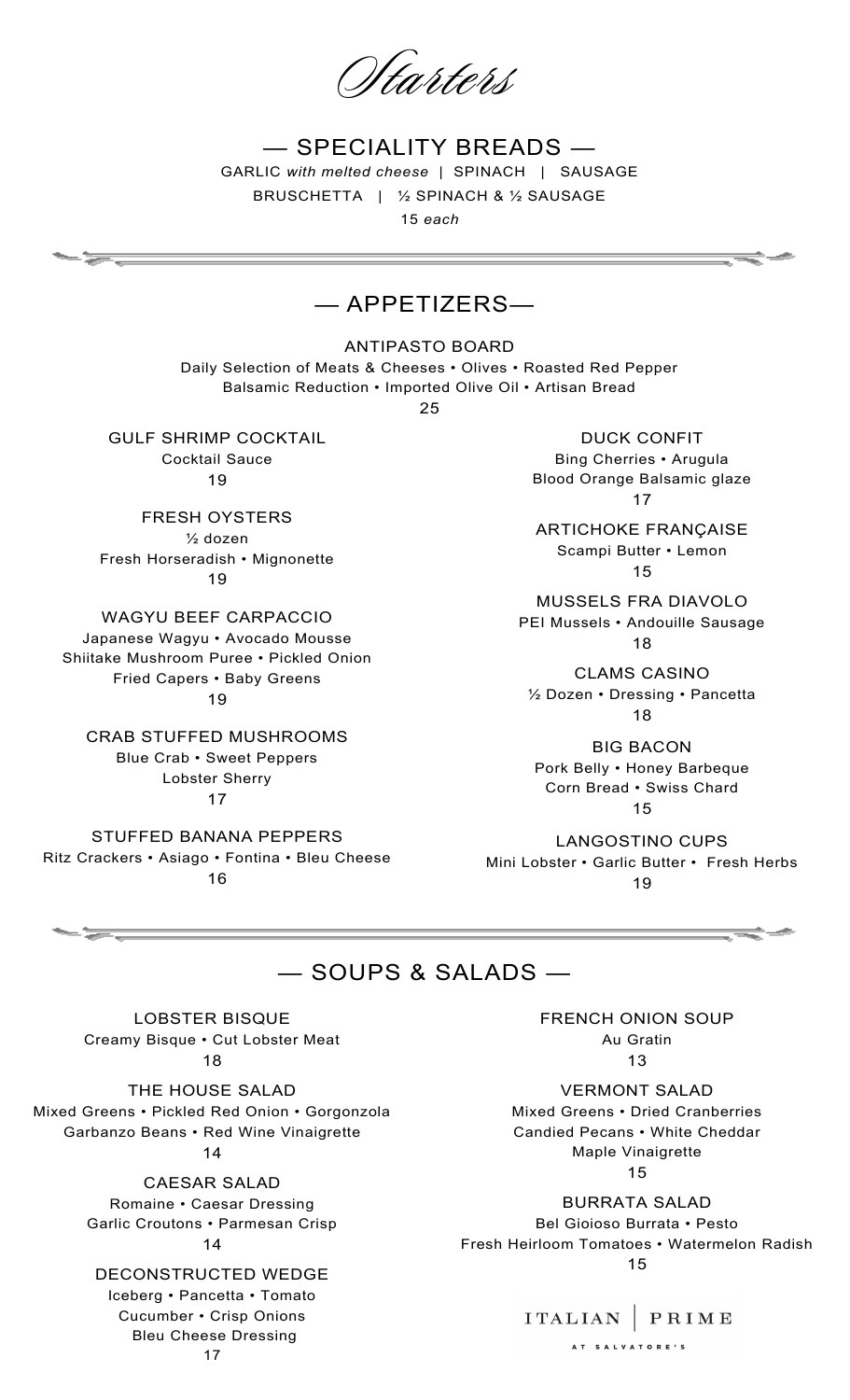CHICKEN MILANESE Asiago • Cucumber • Baby Arugula • Tomato • White Balsamic Onion • Lemon Garlic Butter • Fingerling Potatoes

31

### TUSCAN BRICK CHICKEN

Cooked "under a brick" • Wild Mushroom Risotto • Scallions • Parmesan Reggiano 33

> GNOCCHI BOLOGNESE Pan Fried Gnocchi • Slow Cooked Beef, Pork, Pancetta

29

SHORT RIB RAGU WITH BLACK TRUFFLE BURRATA

Beef Short Ribs • Wild Mushrooms • Pappardelle Pasta

39

BRASCIOLE

Prime Sirloin • Local Tomatoes • Sausage • Egg • Fresh Parsley • Prosciutto • Parmesan

34

BUCATINI BURRATA

Heirloom Tomatoes • Fresh Basil

29

LOBSTER ARANCINI Twin Maine Lobster Tails Red Pepper Coulis • Citrus Crème Fraiche 54

MACADAMIA NUT CRUSTED HALIBUT Pan Seared • Sweet Chili Orange Sauce Jasmine Rice • Broccolini 45

SALMON CARBONARA Pan Seared • Pancetta Cream Sauce • Sweet Pea Risotto 33

Tinner tor (

two

 $\frac{1}{2}$ <sup>for</sup> Dinner for Two \$49



SPECIALTY BREAD SOUP OR SALAD ENTRÉE

Entrée selections noted with an underlined price

## Enhance Your Dinner for Two Entrée

9oz FILET MIGNON • *add* 26 14oz STRIP STEAK • *add* 28 FULL LAMB RACK • *add* 28 12oz PRIME RIB • *add* 15 18oz PRIME RIB • *add* 27